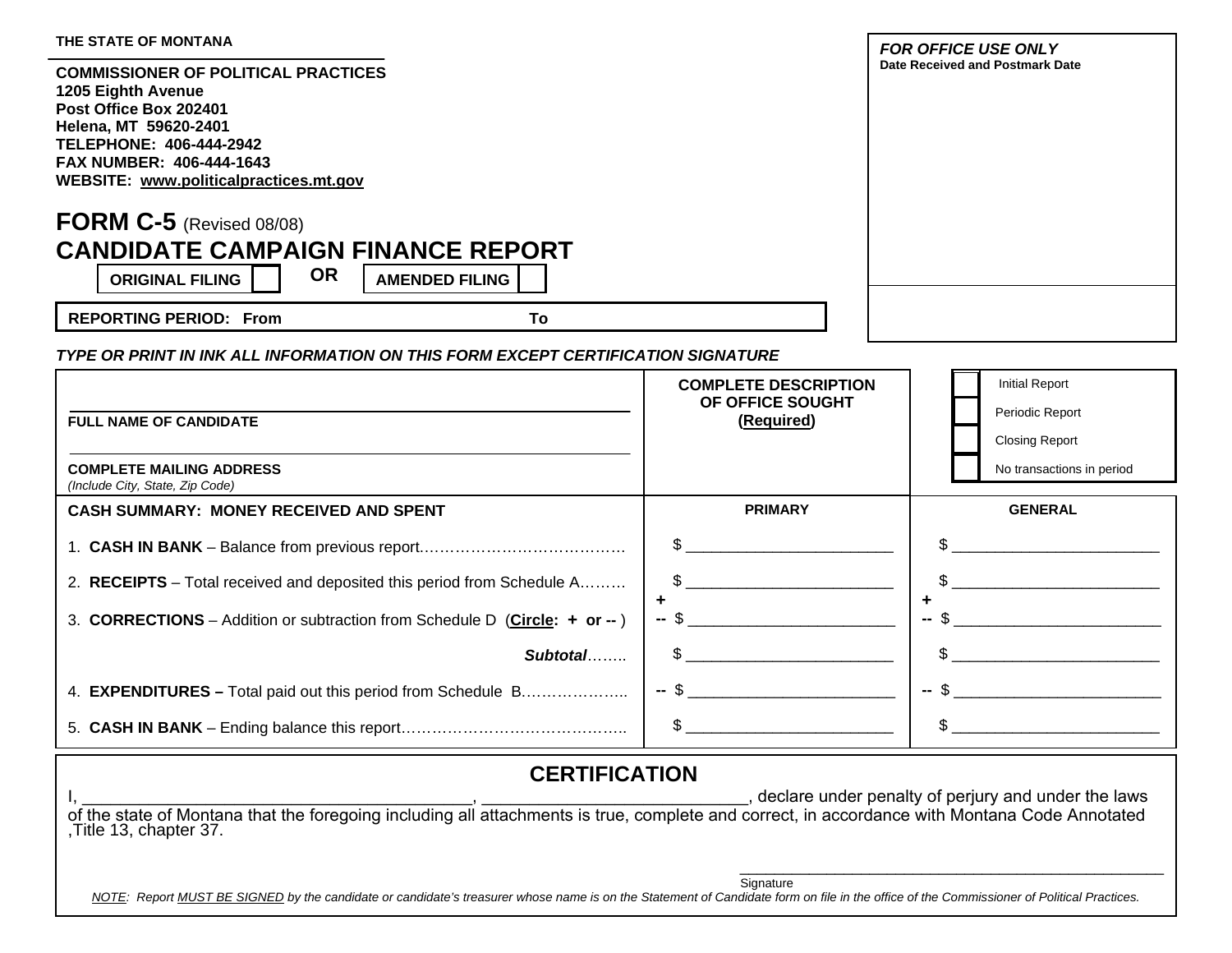### *TYPE OR PRINT CLEARLY IN INK* **C-5 (page 2)**

| <b>SCHEDULE A.</b><br><b>Receipts - This Reporting Period</b>                                     |                                                    | In-Kind<br><b>Description &amp; Value</b><br><b>PRIMARY</b><br><b>GENERAL</b> |  | <b>Cash or Check</b><br>Amount<br><b>PRIMARY</b><br><b>GENERAL</b> |  | <b>Total to Date</b><br><b>Amount</b><br><b>PRIMARY</b><br><b>GENERAL</b> |  |  |
|---------------------------------------------------------------------------------------------------|----------------------------------------------------|-------------------------------------------------------------------------------|--|--------------------------------------------------------------------|--|---------------------------------------------------------------------------|--|--|
| 1. Candidate's Personal Contributions                                                             |                                                    |                                                                               |  |                                                                    |  |                                                                           |  |  |
| 2. Contributions Less Than \$35 Each                                                              |                                                    |                                                                               |  |                                                                    |  |                                                                           |  |  |
| 3. Loans<br>Creditor's full name/complete<br>mailing address REQUIRED                             | Occupation &<br><b>Employer</b><br><b>REQUIRED</b> | Loan<br><b>Date</b><br>Required                                               |  |                                                                    |  |                                                                           |  |  |
|                                                                                                   | Occupation<br>Employer                             |                                                                               |  |                                                                    |  |                                                                           |  |  |
|                                                                                                   | Occupation<br>Employer                             |                                                                               |  |                                                                    |  |                                                                           |  |  |
|                                                                                                   | Occupation<br>Employer                             |                                                                               |  |                                                                    |  |                                                                           |  |  |
| 4. Interest, Rebates, Refunds, Fundraisers, and<br><b>Other Miscellaneous Receipts (Describe)</b> |                                                    | <b>Date</b><br>Required                                                       |  |                                                                    |  |                                                                           |  |  |
|                                                                                                   |                                                    |                                                                               |  |                                                                    |  |                                                                           |  |  |
|                                                                                                   |                                                    |                                                                               |  |                                                                    |  |                                                                           |  |  |
|                                                                                                   |                                                    |                                                                               |  |                                                                    |  |                                                                           |  |  |
|                                                                                                   | <b>TOTAL RECEIPTS THIS PAGE</b>                    |                                                                               |  |                                                                    |  |                                                                           |  |  |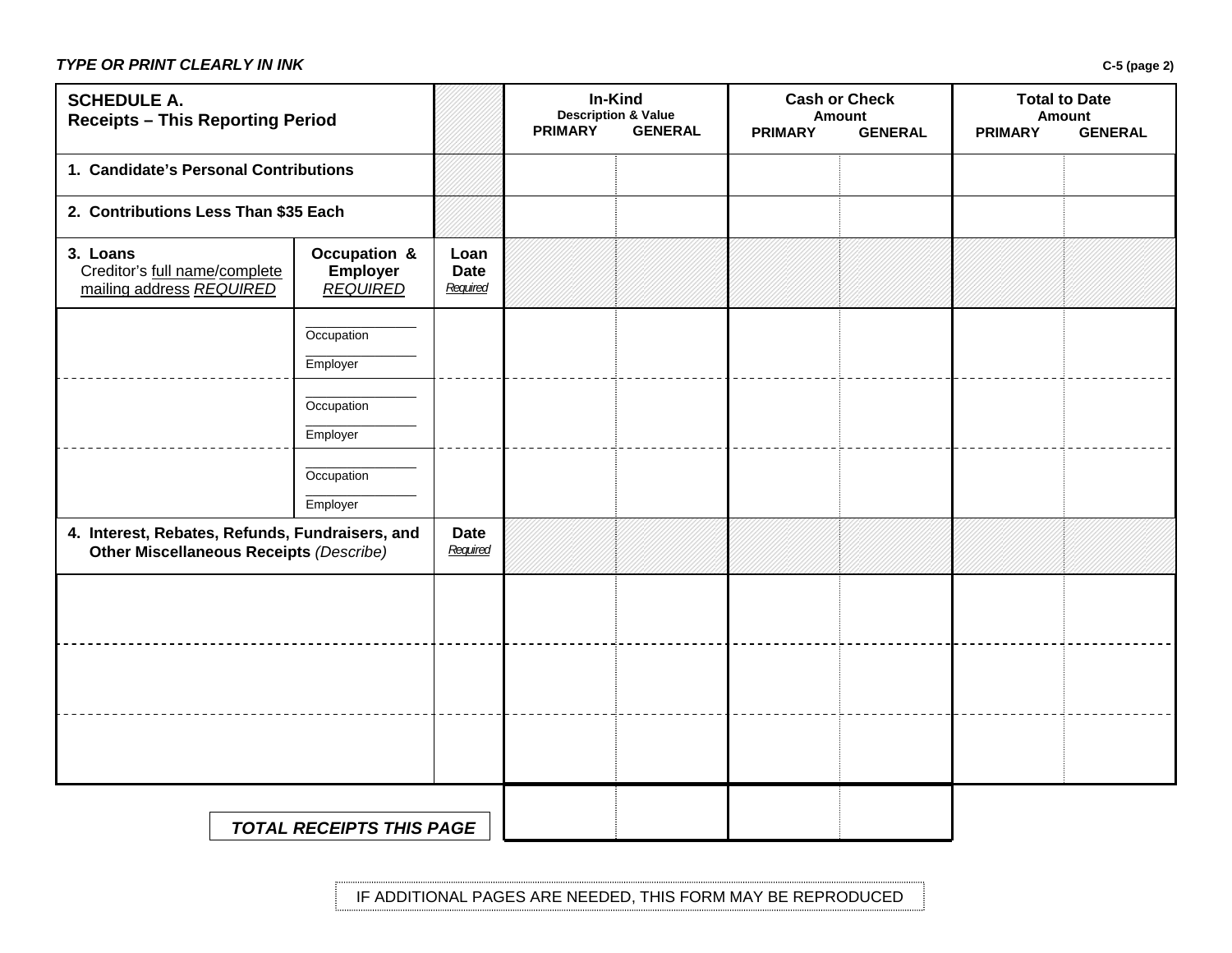## *TYPE OR PRINT CLEARLY IN INK* **C-5 (page 3)**

| <b>SCHEDULE A.</b><br>Receipts - This Reporting Period (continued)                                                       |                              | In-Kind<br><b>Description &amp; Value</b><br><b>PRIMARY</b><br><b>GENERAL</b> |  | <b>Cash or Check</b><br><b>Amount</b><br><b>PRIMARY</b><br><b>GENERAL</b> |  | <b>Total to Date</b><br><b>Amount</b><br><b>PRIMARY</b><br><b>GENERAL</b> |  |
|--------------------------------------------------------------------------------------------------------------------------|------------------------------|-------------------------------------------------------------------------------|--|---------------------------------------------------------------------------|--|---------------------------------------------------------------------------|--|
| 5. Political Action Committee Contributions<br>Committee's full registered name and<br>complete mailing address REQUIRED | Date<br>Received<br>Required |                                                                               |  |                                                                           |  |                                                                           |  |
| Registered Name<br>Address<br>City, State, Zip Code                                                                      |                              |                                                                               |  |                                                                           |  |                                                                           |  |
| Registered Name<br>Address<br>City, State, Zip Code                                                                      |                              |                                                                               |  |                                                                           |  |                                                                           |  |
| Registered Name<br>Address<br>City, State, Zip Code                                                                      |                              |                                                                               |  |                                                                           |  |                                                                           |  |
| Registered Name<br>Address<br>City, State, Zip Code                                                                      |                              |                                                                               |  |                                                                           |  |                                                                           |  |
| Registered Name<br>Address<br>City, State, Zip Code                                                                      |                              |                                                                               |  |                                                                           |  |                                                                           |  |
| <b>TOTAL RECEIPTS THIS PAGE</b>                                                                                          |                              |                                                                               |  |                                                                           |  |                                                                           |  |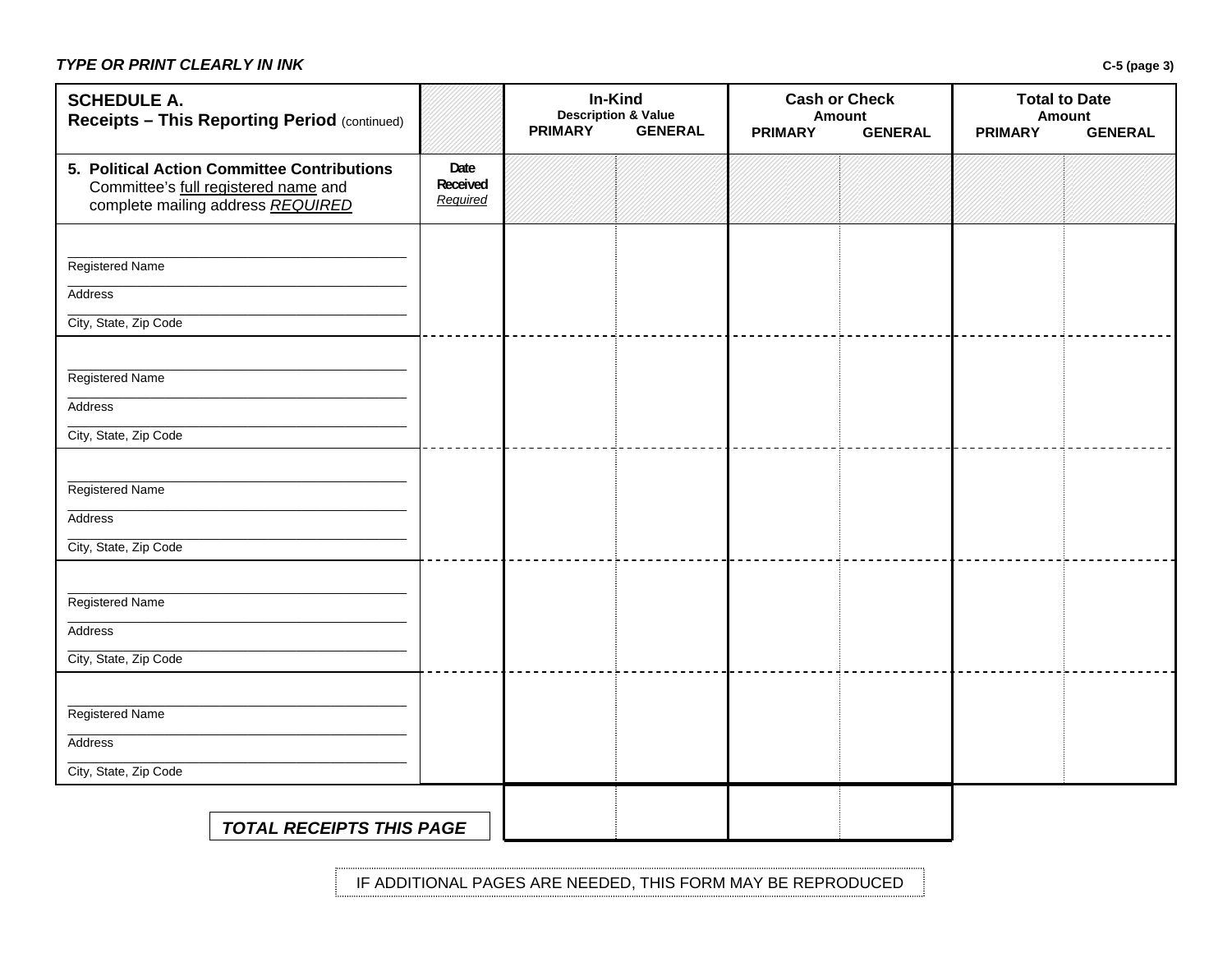### *TYPE OR PRINT CLEARLY IN INK* **C-5 (page 4)**

| <b>SCHEDULE A.</b><br><b>Receipts - This Reporting Period (continued)</b>                   | Date<br><b>Received</b> | In-Kind<br><b>Description &amp; Value</b><br><b>PRIMARY</b> | <b>GENERAL</b> | <b>PRIMARY</b> | <b>Cash or Check</b><br><b>Amount</b><br><b>GENERAL</b> | <b>PRIMARY</b> | <b>Total to Date</b><br><b>Amount</b><br><b>GENERAL</b> |
|---------------------------------------------------------------------------------------------|-------------------------|-------------------------------------------------------------|----------------|----------------|---------------------------------------------------------|----------------|---------------------------------------------------------|
| 6. Political Party Committee Contributions<br>Full name & complete mailing address REQUIRED | Date<br>Required        |                                                             |                |                |                                                         |                |                                                         |
|                                                                                             |                         |                                                             |                |                |                                                         |                |                                                         |
| Name                                                                                        |                         |                                                             |                |                |                                                         |                |                                                         |
| Address                                                                                     |                         |                                                             |                |                |                                                         |                |                                                         |
| City, State, Zip Code                                                                       |                         |                                                             |                |                |                                                         |                |                                                         |
|                                                                                             |                         |                                                             |                |                |                                                         |                |                                                         |
| Name                                                                                        |                         |                                                             |                |                |                                                         |                |                                                         |
| Address                                                                                     |                         |                                                             |                |                |                                                         |                |                                                         |
| City, State, Zip Code                                                                       |                         |                                                             |                |                |                                                         |                |                                                         |
|                                                                                             |                         |                                                             |                |                |                                                         |                |                                                         |
| Name                                                                                        |                         |                                                             |                |                |                                                         |                |                                                         |
| Address                                                                                     |                         |                                                             |                |                |                                                         |                |                                                         |
| City, State, Zip Code                                                                       |                         |                                                             |                |                |                                                         |                |                                                         |
| 7. Incidental Committee Contributions<br>Full name & complete mailing address REQUIRED      | Date<br>Required        |                                                             |                |                |                                                         |                |                                                         |
|                                                                                             |                         |                                                             |                |                |                                                         |                |                                                         |
| Name                                                                                        |                         |                                                             |                |                |                                                         |                |                                                         |
| Address                                                                                     |                         |                                                             |                |                |                                                         |                |                                                         |
| City, State, Zip Code                                                                       |                         |                                                             |                |                |                                                         |                |                                                         |
| 8. Other Political Committee Contributions<br>Full name & complete mailing address REQUIRED | Date<br>Required        |                                                             |                |                |                                                         |                |                                                         |
|                                                                                             |                         |                                                             |                |                |                                                         |                |                                                         |
| Name                                                                                        |                         |                                                             |                |                |                                                         |                |                                                         |
| Address                                                                                     |                         |                                                             |                |                |                                                         |                |                                                         |
| City, State, Zip Code                                                                       |                         |                                                             |                |                |                                                         |                |                                                         |
| <b>TOTAL RECEIPTS THIS PAGE</b>                                                             |                         |                                                             |                |                |                                                         |                |                                                         |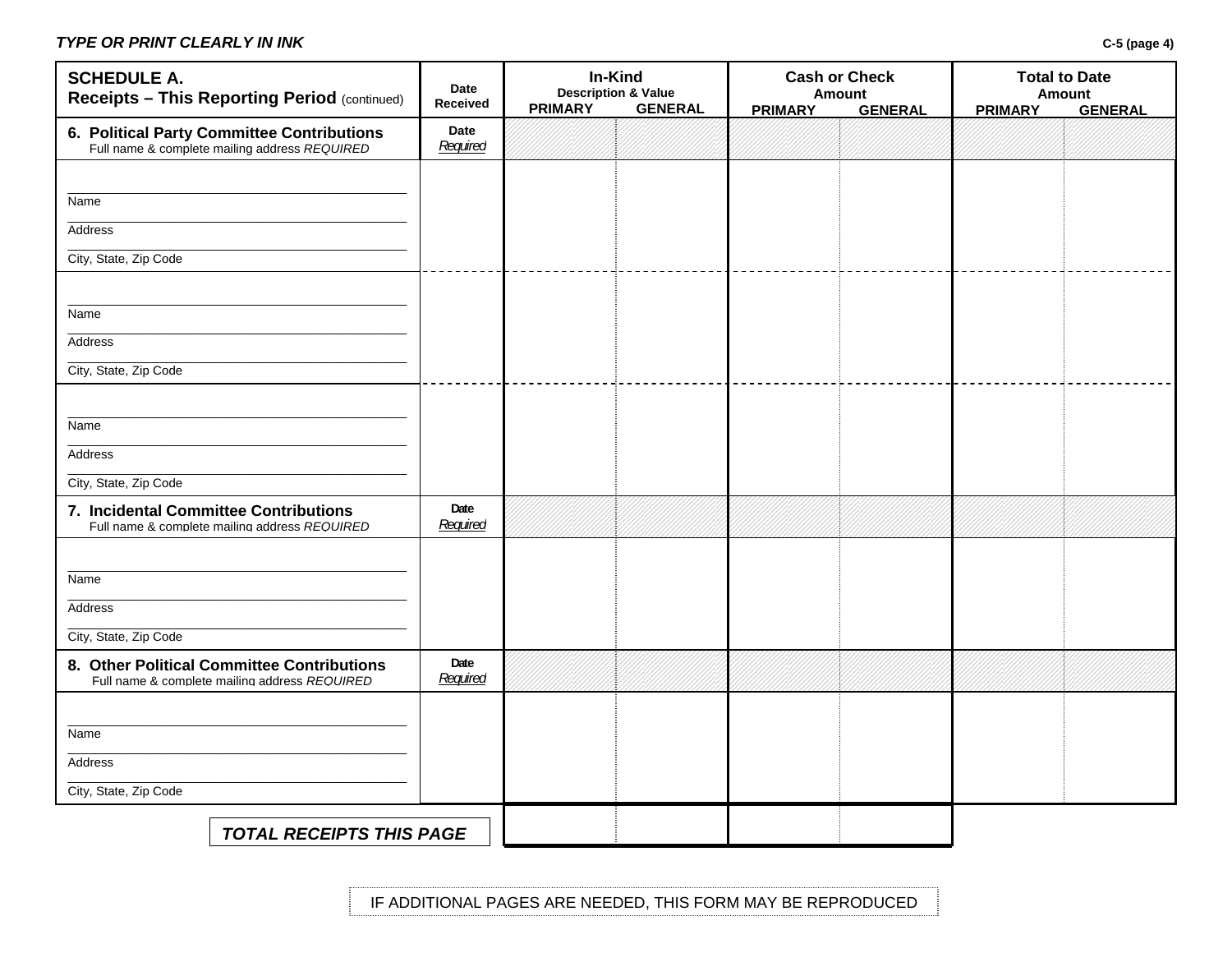# **SCHEDULE A. Receipts - This Reporting Period (continued)**

| 9. Individual Contributors of \$35 or More<br>REQUIRED: ONE NAME ONLY FOR EACH CONTRIBUTION<br>Full name, complete mailing address, occupation, & employer |                        | In-Kind<br><b>Description &amp; Value</b><br><b>GENERAL</b><br><b>PRIMARY</b> |  | <b>Cash or Check</b><br>Amount<br><b>PRIMARY</b><br><b>GENERAL</b> |  | <b>Total to Date</b><br><b>Amount</b><br><b>PRIMARY</b><br><b>GENERAL</b> |  |
|------------------------------------------------------------------------------------------------------------------------------------------------------------|------------------------|-------------------------------------------------------------------------------|--|--------------------------------------------------------------------|--|---------------------------------------------------------------------------|--|
| Name<br>Address<br>City, State, Zip Code                                                                                                                   | Occupation<br>Employer |                                                                               |  |                                                                    |  |                                                                           |  |
| Name<br>Address<br>City, State, Zip Code                                                                                                                   | Occupation<br>Employer |                                                                               |  |                                                                    |  |                                                                           |  |
| Name<br>Address<br>City, State, Zip Code                                                                                                                   | Occupation<br>Employer |                                                                               |  |                                                                    |  |                                                                           |  |
| Name<br>Address<br>City, State, Zip Code                                                                                                                   | Occupation<br>Employer |                                                                               |  |                                                                    |  |                                                                           |  |
| Name<br>Address<br>City, State, Zip Code                                                                                                                   | Occupation<br>Employer |                                                                               |  |                                                                    |  |                                                                           |  |
| <b>TOTAL RECEIPTS THIS PAGE</b><br>TOTAL RECEIPTS THIS REPORTING PERIOD<br>Include ALL of Schedule A (Sections 1 - 9) in this total                        |                        |                                                                               |  |                                                                    |  |                                                                           |  |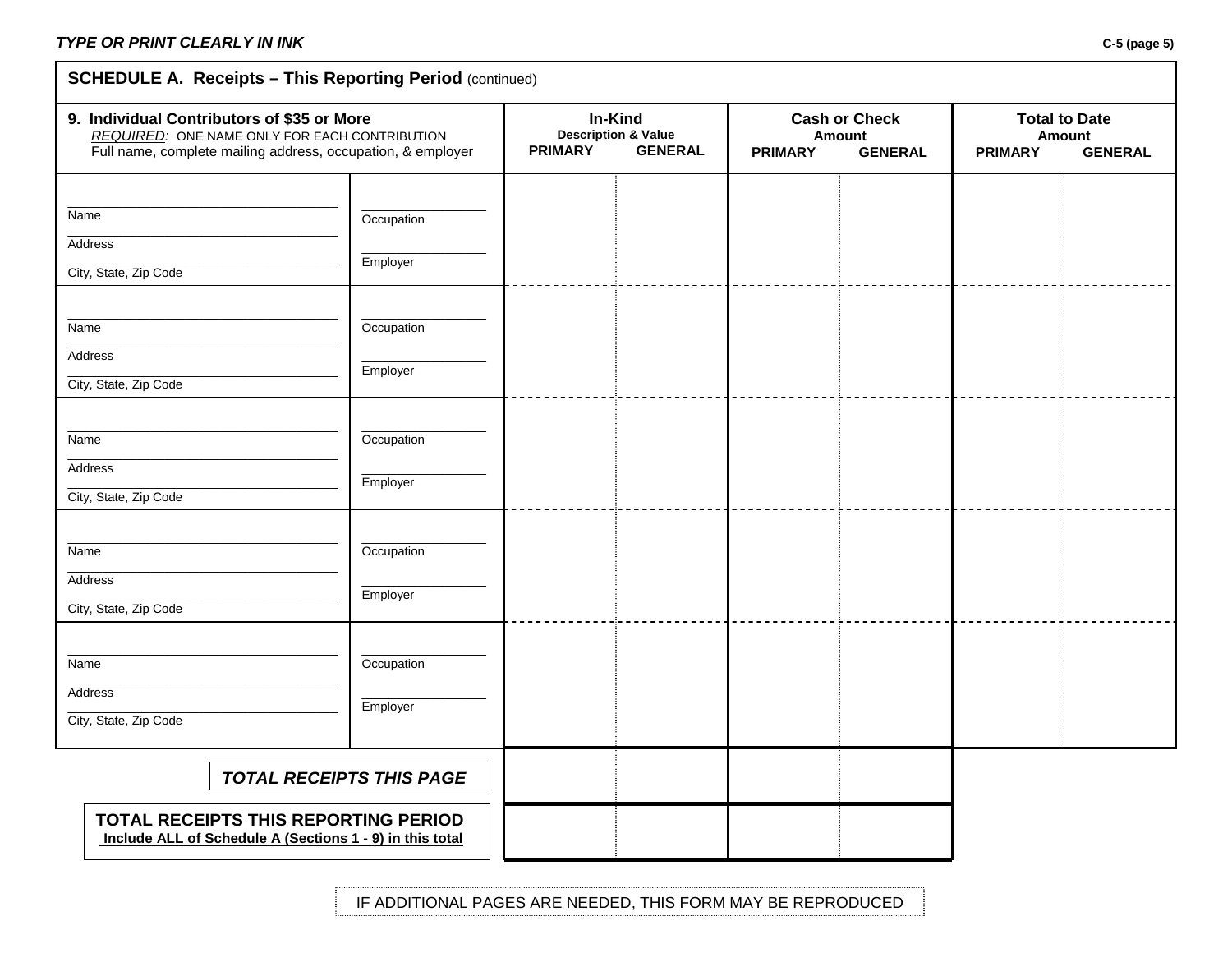### *TYPE OR PRINT CLEARLY IN INK* **C-5 (page 6)**

| <b>SCHEDULE B.</b><br><b>Expenditures - This Reporting Period</b>                             | <b>Purpose</b>                                     | <b>Date</b> | <b>Amount</b><br><b>PRIMARY</b> | <b>GENERAL</b> |
|-----------------------------------------------------------------------------------------------|----------------------------------------------------|-------------|---------------------------------|----------------|
| 1. PETTY CASH Expenditures (TOTAL THIS PERIOD)                                                |                                                    |             |                                 |                |
| 2. All Other Expenditures<br>Full name and complete mailing address of each<br>payee REQUIRED |                                                    |             |                                 |                |
| Name                                                                                          |                                                    |             |                                 |                |
| <b>Address</b>                                                                                |                                                    |             |                                 |                |
| City, State, Zip Code                                                                         |                                                    |             |                                 |                |
| Name                                                                                          |                                                    |             |                                 |                |
| Address                                                                                       |                                                    |             |                                 |                |
| City, State, Zip Code                                                                         |                                                    |             |                                 |                |
|                                                                                               |                                                    |             |                                 |                |
| Name                                                                                          |                                                    |             |                                 |                |
| Address                                                                                       |                                                    |             |                                 |                |
| City, State, Zip Code                                                                         |                                                    |             |                                 |                |
|                                                                                               |                                                    |             |                                 |                |
| Name<br>Address                                                                               |                                                    |             |                                 |                |
| City, State, Zip Code                                                                         |                                                    |             |                                 |                |
|                                                                                               |                                                    |             |                                 |                |
| Name                                                                                          |                                                    |             |                                 |                |
| Address                                                                                       |                                                    |             |                                 |                |
| City, State, Zip Code                                                                         |                                                    |             |                                 |                |
|                                                                                               | TOTAL EXPENDITURES THIS PAGE--INCLUDING PETTY CASH |             |                                 |                |
| TOTAL EXPENDITURES THIS REPORTING PERIOD ALL of Schedule B (Sections 1 & 2) in this total     |                                                    |             |                                 |                |